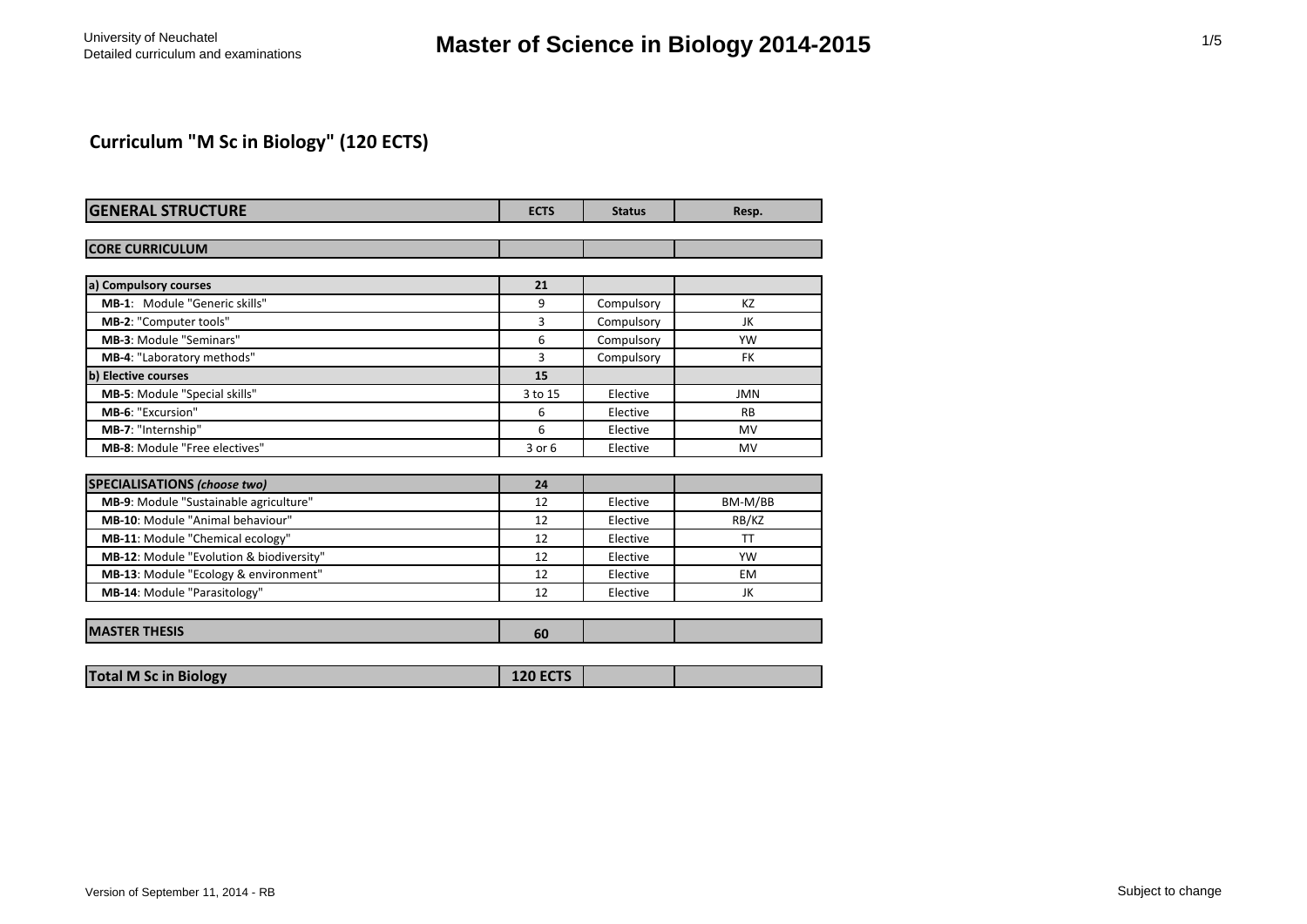| <b>Hours</b> per<br>Modules/courses<br>week | Semester | ECTS per module/course | Teacher(s) | Evaluation mode |
|---------------------------------------------|----------|------------------------|------------|-----------------|
|---------------------------------------------|----------|------------------------|------------|-----------------|

## **CORE CURRICULUM**

**a) Compulsory courses (21 ECTS)**

| <b>MB-1 Module "Generic skills"</b> |                      |     | 9 ECTS |                                         |             |
|-------------------------------------|----------------------|-----|--------|-----------------------------------------|-------------|
| <b>Statistics</b>                   | $\sim$ $\pm$         |     |        | Prof. M. Voordouw                       | CA (graded) |
| Scientific writing                  | $\sim$ $\pm$ $\cdot$ |     |        | Prof. K. Zuberbühler                    | CA (graded) |
| Seminars by externals               |                      | A/2 |        | Prof. T. Turlings and Dr. Angela Köhler | CA (pass)   |

| MB-2 "Computer tools" (choose one*) |              | 3 ECTS |                      |             |
|-------------------------------------|--------------|--------|----------------------|-------------|
| <b>Bioinformatics tools</b>         | $\sim$ $\pm$ |        | . Y. Willi<br>IProf. | CA (graded) |
| Modelling                           | $\sim$ $\pm$ |        | Prof. J. Koella      | CA (graded) |

| MB-3 Module "Seminars" (choose two*) |  | <b>6 ECTS</b> |                                          |             |
|--------------------------------------|--|---------------|------------------------------------------|-------------|
| Seminar integrative biology          |  |               | Prof. J.-M. Neuhaus et al. (FK, TT, BMM) | CA (graded) |
| Seminar ecology & evolution          |  |               | Prof. R. Bshary et al. (JK, MV, KZ, BB)  | CA (graded) |
| Seminar biodiversity                 |  |               | Prof. Y. Willi et al. (PJ, EM)           | CA (graded) |

| MB-4 "Laboratory methods" (choose one*) |             | 3 ECTS |                                                  |             |
|-----------------------------------------|-------------|--------|--------------------------------------------------|-------------|
| Molecular methods                       | 7 half days |        | s. F. Kessler and J-M. Neuhaus<br><b>IProfs.</b> | CA (graded) |
| Natural substances analyses             | 7 half days |        | . T. Turlings and R. Neier<br>Prof.              | CA (graded) |

## **b) Elective courses (15 ECTS)**

| MB-5 Module "Special skills"                         |                   | <b>3-15 ECTS</b> |                                             |             |
|------------------------------------------------------|-------------------|------------------|---------------------------------------------|-------------|
| Ethics & biosecurity                                 | 7 half days       |                  | Prof. J.-M. Neuhaus and Prof. B. Mauch-Mani | CA (graded) |
| Spatial modelling of natural systems                 | 7 half davs       |                  | Dr. M. Bouzelboudien                        | CA (graded) |
| Microscopy                                           | 7 half davs       |                  | Dr. M. Dadras                               | CA (graded) |
| Non-validated courses of modules MB-2; MB-3 and MB-4 | $^{\cdot1)}$ each | 3 or 6 or 9      |                                             | CA (graded) |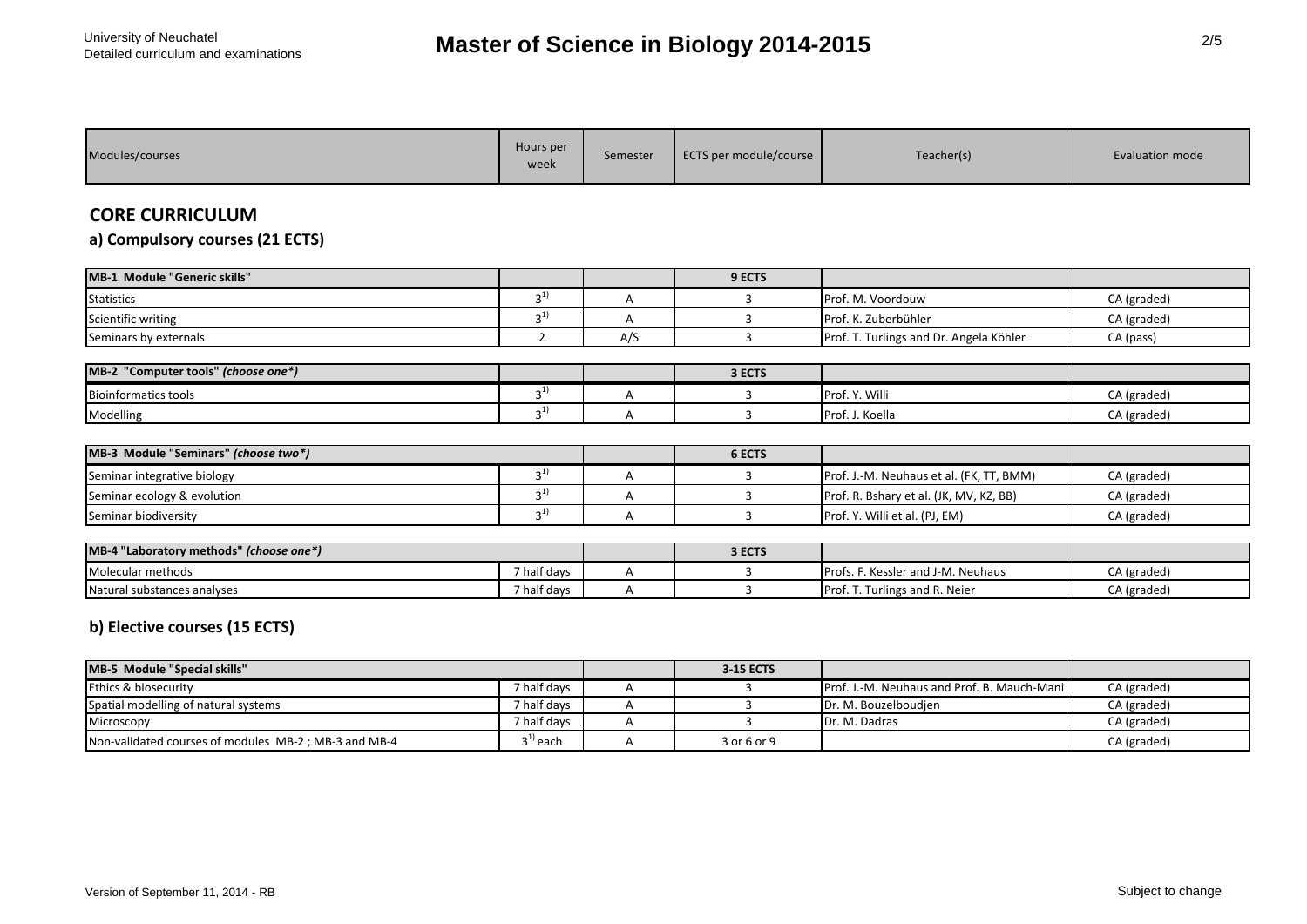| Modules/courses                                              | Hours per<br>week | Semester | ECTS per module/course | Teacher(s)                          | Evaluation mode |
|--------------------------------------------------------------|-------------------|----------|------------------------|-------------------------------------|-----------------|
|                                                              |                   |          |                        |                                     |                 |
| MB-6 "Excursion" (choose one)                                |                   |          | 6 ECTS                 |                                     |                 |
| Alpine ecology                                               | 7 days*           |          | 6                      | PD R. Bergmüller and Prof. Y. Willi | CA (graded)     |
| Mediterranean ecoystems                                      | 7 days*           | S(2016)  |                        | N.N.                                | CA (graded)     |
| <b>Tropical ecology</b>                                      | 7 days*           | A        |                        | Prof. T. Turlings and Dr. B. Benrey | CA (graded)     |
| Marine biology                                               | 7 days*           |          |                        | Prof. R. Bshary                     | CA (graded)     |
|                                                              |                   |          |                        |                                     |                 |
| MB-7 "Internship"                                            |                   |          | 6 ECTS                 |                                     |                 |
| The internship has to be approved by the Master coordinators |                   | A/S      | h                      | Prof. M. Voordouw                   | CA (graded)     |
|                                                              |                   |          |                        |                                     |                 |
| MB-8 Module "Free electives"                                 |                   |          | 3 or 6 ECTS            |                                     |                 |
| The courses have to be approved by the Master coordinators   |                   |          |                        |                                     |                 |

| Modules/courses | Hours per<br>week | Semester | ECTS per module/course | Teacher(s) | Evaluation mode |
|-----------------|-------------------|----------|------------------------|------------|-----------------|
|-----------------|-------------------|----------|------------------------|------------|-----------------|

## **SPECIALISATION (24 ECTS)** *(choose one from two groups)*

| <b>Group I</b>                              | <b>12 ECTS</b> |  |                |                        |                 |  |
|---------------------------------------------|----------------|--|----------------|------------------------|-----------------|--|
| MB-9 Module "Sustainable agriculture"       |                |  | 12 ECTS        |                        |                 |  |
| Integrated pest management                  | 2 <sup>1</sup> |  |                | Prof. T. Turlings      |                 |  |
| Plant domestication and insect interactions | 2 <sub>1</sub> |  |                | Dr. B. Benrey          | written 2 hours |  |
| Applied analytical methods                  | 2 <sup>1</sup> |  |                | Prof. R. Neier         |                 |  |
| Plant pathology                             | $3^{1}$        |  |                | Prof. B. Mauch-Mani    |                 |  |
|                                             |                |  |                |                        |                 |  |
| MB-10 Module "Animal behaviour"             |                |  | <b>12 ECTS</b> |                        |                 |  |
| An integrative approach to animal behaviour | 2 <sup>1</sup> |  |                | Prof. R. Bshary et al. |                 |  |
| Behavioural ecology                         | $\sim$ 1)      |  |                | Prof. R. Bshary        | CA (graded)     |  |
| Eco-physiology                              | $2^{1}$        |  |                | Prof. F. Helfenstein   |                 |  |
| Comparative cognition                       | 2 <sub>1</sub> |  |                | Prof. K. Zuberbühler   |                 |  |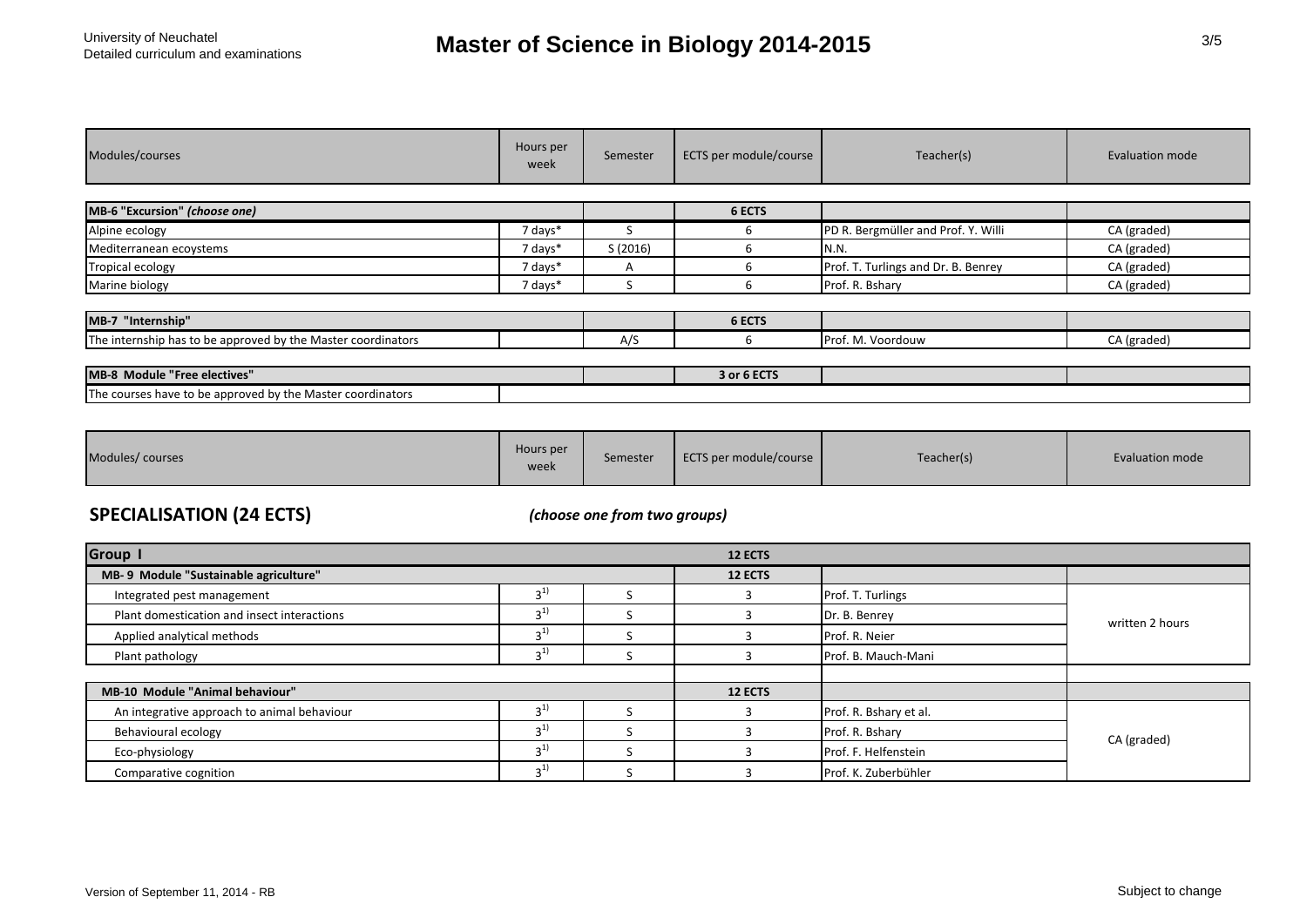| Modules/courses                                   | Hours per<br>week | Semester | ECTS per module/course | Teacher(s)                                 | <b>Evaluation mode</b> |
|---------------------------------------------------|-------------------|----------|------------------------|--------------------------------------------|------------------------|
| <b>Group II</b>                                   |                   |          | 12 ECTS                |                                            |                        |
| MB-11 Module "Chemical ecology"                   |                   |          | 12 ECTS                |                                            |                        |
| The basics of chemical ecology + labs             | 7 half days       | S.       | $\overline{2}$         | Prof. T. Turlings                          | written, 1 hour        |
| Biosynthesis and function of secondary compounds  | 7 half days       | S        | $\overline{2}$         | Profs. F. Kessler and J.-M. Neuhaus        |                        |
| Recent advances in chemical ecology               | 7 half days       | S        | 2                      | Prof. T. Turlings                          | CA (graded)            |
| Molecular genetics of secondary metabolism + labs | 7 half days       | S        | 3                      | Profs. F. Kessler and J.-M. Neuhaus        | CA (graded)            |
| Natural products chemistry + labs                 | 7 half days       | S.       | 3                      | Prof. R. Neier and SAF                     | CA (graded)            |
| MB-12 Module "Evolution & biodiversity"           |                   |          | 12 ECTS                |                                            |                        |
| Evolutionary genetics                             | 7 half days       | S        | 3                      | C. Parisod and F. Felber                   | CA (graded)            |
| Evolutionary ecology                              | 7 half days       | S        | 3                      | Prof. Y. Willi                             | CA (graded)            |
| Conservation                                      | 7 half days       | S        | 3                      | C. Praz and F. Felber                      | CA (graded)            |
| Biodiversity                                      | 7 half days       | S        | $\mathbf{a}$           | E. Lara, E. Mitchell, C. Praz and J. Grant | CA (graded)            |
|                                                   |                   |          |                        |                                            |                        |
| <b>Group III</b>                                  |                   |          | 12 ECTS                |                                            |                        |
| MB-13 Module"Ecology & environment"               |                   |          | 12 ECTS                |                                            |                        |
| From cells to ecosystems                          | $3^{1}$           | S        | 3                      | Prof. S. Rasmann                           | CA (graded)            |
| Spatial modelling of natural systems - advanced   | $2^{1}$           | S        | $\overline{2}$         | Dr. M. Bouzelboudjen                       | CA (graded)            |
| Methods in ecology                                | $2^{1}$           | S        | $\overline{2}$         | Prof. E. Mitchell                          | CA (graded)            |
| Seminars in ecology                               | $3^{1}$           | S        | 3                      | Prof. P Junier                             | CA (graded)            |
| Seminars in applied ecology                       | $2^{1}$           | S        | $\overline{2}$         | Dr. C. Le Bayon and Dr. S. Bindschedler    | CA (graded)            |

| MB-14 Module "Parasitology"                |  |  | <b>12 ECTS</b> |                   |                 |
|--------------------------------------------|--|--|----------------|-------------------|-----------------|
| Neurobiology and behavior seminar and labs |  |  |                | Prof. P. Guerin   | written. 1 hour |
| Evolution of parasites                     |  |  |                | Prof. M. Voordouw | CA (graded)     |
| Topics in parasitology                     |  |  |                | Prof. J. Koella   | CA (graded)     |
| Experimental parasitology                  |  |  |                | Prof. J. Koella   | CA (graded)     |